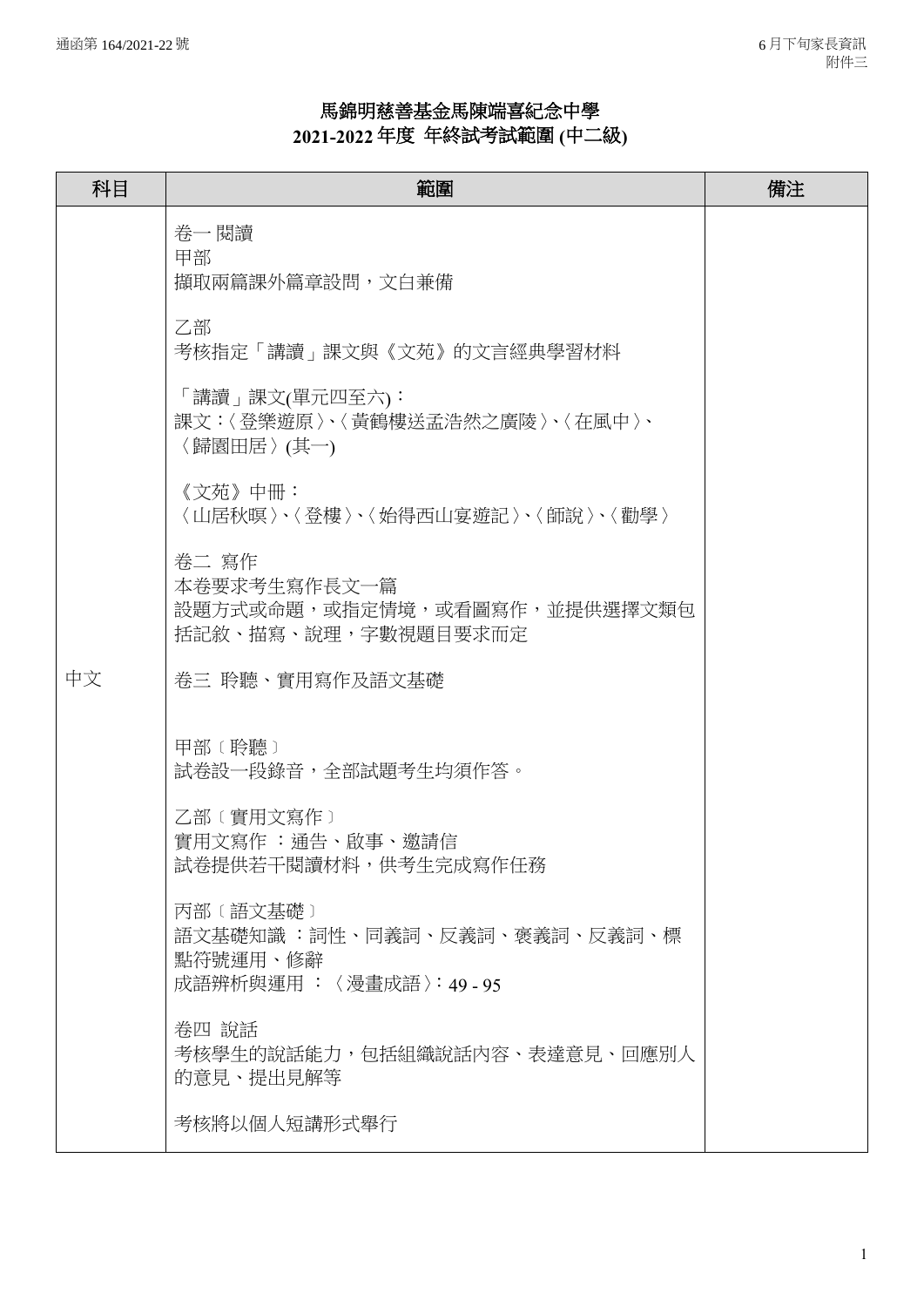|                | Paper 1                                                                 |  |
|----------------|-------------------------------------------------------------------------|--|
|                | 1) 2 pieces of reading passages $(30\%)$                                |  |
|                | Reading skills:                                                         |  |
|                | A. Skimming                                                             |  |
|                | B. Identifying the main ideas                                           |  |
|                | C. Sequencing                                                           |  |
|                | D. Scanning                                                             |  |
|                | E. Locating specific information                                        |  |
|                | F. Understanding the connection between ideas by identifying a          |  |
|                | range of cohesive devices                                               |  |
|                | G. Making inference                                                     |  |
|                | H. Working out the meaning of unknown words or expressions              |  |
|                | 2) Vocabulary (20%)<br>Vocabulary:                                      |  |
|                | A. Unit 3 Friendship: A quick guide (Spark JS2A Unit 3, p.42-43)        |  |
|                | B. Unit 3 Vocabulary Roundup (Spark JS2A Unit 3, p.61-62)               |  |
|                | C. Unit 5 Deep sea monster (Spark JS2B Unit 5, p.6-7)                   |  |
|                | D. Unit 5 Vocabulary Roundup (Spark JS2B Unit 5, p.19-20)               |  |
|                |                                                                         |  |
|                | 3) Grammar $(50\%)$                                                     |  |
|                | Grammar:                                                                |  |
|                | A. Comparatives/superlatives (Dev2A U21)<br>B. Conditionals (Dev2A U20) |  |
|                | C. Common Prefixes to form antonyms (refer to Grammar notes)            |  |
|                | D. Gerunds/Infinitives/Bare infinitives(Dev2A U8-10)                    |  |
| <b>ENGLISH</b> | E. Tenses (Dev2A U1-U3)                                                 |  |
|                | Present tense/present continuous tense/past tense/past continuous       |  |
|                | tense/present perfect tense/past perfect tense/future tense             |  |
|                | F. Connectives of sequence (refer to Grammar Worksheets)                |  |
|                | First/firstly/first of                                                  |  |
|                | all/Second/secondly/then/next/after/that/afterwards/ Finally            |  |
|                | G. Connectives of reason and result (refer to Grammar Worksheets)       |  |
|                | H. Relative clauses                                                     |  |
|                | I. Adverbs (Spark JS2A Unit P.51)                                       |  |
|                | since/for/just/already/yet/never/ever                                   |  |
|                | Paper <sub>2</sub>                                                      |  |
|                | 1. Blank filling / error correction $(20\%)$                            |  |
|                | 2. Sentence making (20%) (Writing Booklet U.3)                          |  |
|                | 3. Picture description (60%) (Writing Booklet U. 5)                     |  |
|                |                                                                         |  |
|                | Paper 3                                                                 |  |
|                | Part A                                                                  |  |
|                | Listening skills:                                                       |  |
|                | Listening for key words                                                 |  |
|                | Listening for main ideas/gists                                          |  |
|                | Listening components:                                                   |  |
|                | Listening for reasons                                                   |  |
|                | Listening for names of places                                           |  |
|                | Listening for corrections and doing corrections                         |  |
|                |                                                                         |  |